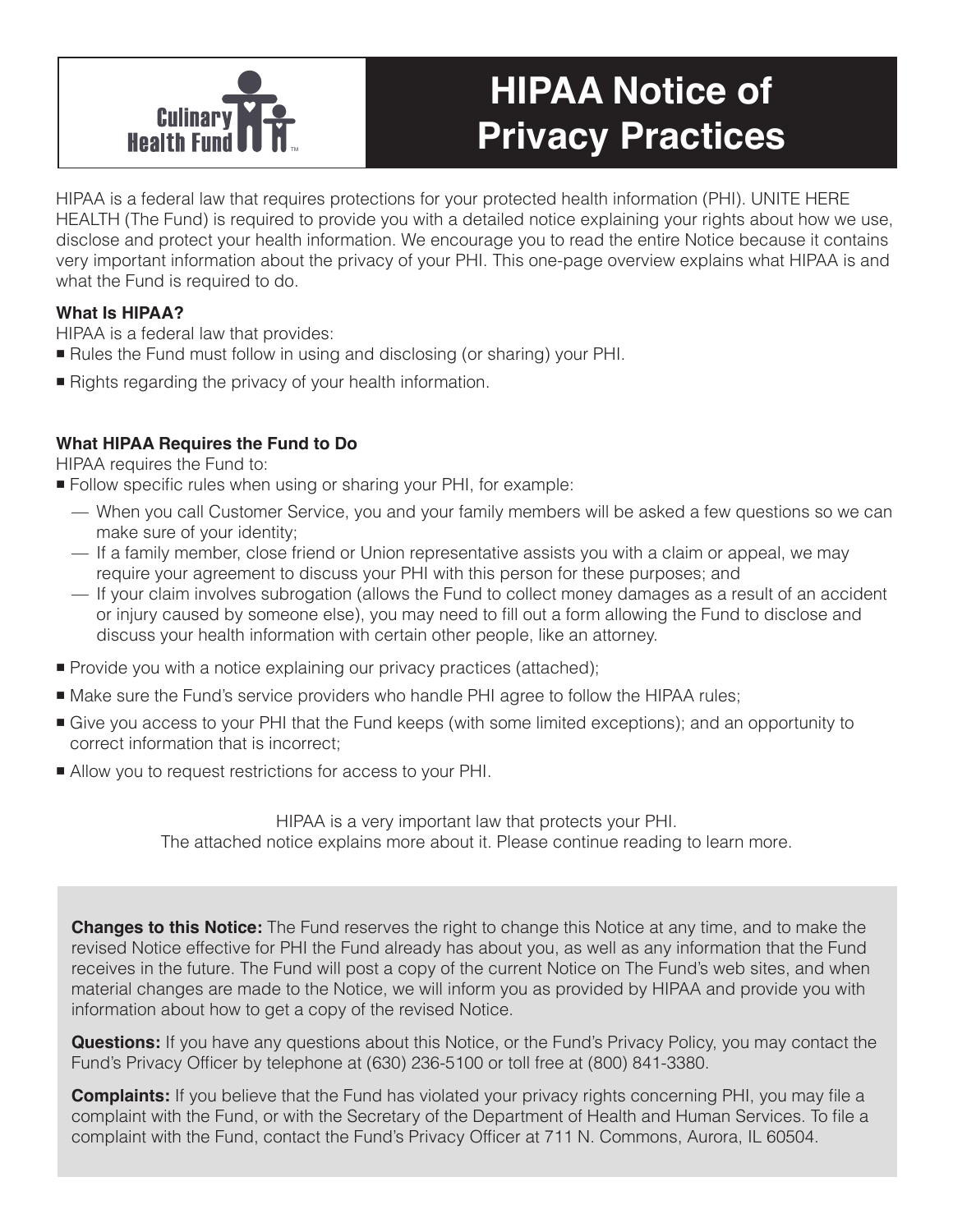# **The Culinary Health Fund Notice of Privacy Practices Effective as revised, September 23, 2013**

This notice describes how medical information about you may be used and disclosed, and how you can get access to this information. Please review it carefully.

## **Our Pledge Regarding Your Health Information**

The privacy and protection of your (and your family's) PHI is as important to the Fund as it is to you. We have always been, and continue to be, committed to keeping your PHI private and using it only for payment of health claims, administering the Fund's Plan of Benefits, or, in some cases, to assist your health care provider in your treatment. Under limits required by the Health Insurance Portability and Accountability Act (HIPAA), the Fund has developed written policies regarding the use and disclosure of your PHI. These policies apply to all PHI maintained by the Fund's group health plans.

# **Contents of the Notice**

This Notice describes the privacy practices the Fund, and third parties assisting the Fund, must follow in administering its plans, and contains the following information:

- The Fund's requirements under HIPAA;
- Situations when the Fund must get your authorization or permission to use or disclose your PHI;
- Situations when the Fund can use or disclose your PHI without your written authorization;
- Your rights regarding your PHI;
- When the Fund can make changes to this Notice, and how you can get a copy of the revised Notice; and
- Who you can contact to ask questions about this Notice or make a complaint, if you think the Fund isn't following the rules described in this Notice.

Your personal doctor or health care provider may have different policies or notices regarding the use and disclosure of your PHI.

# **The Culinary Health Fund's Requirements Under HIPAA**

The Fund is required by law to:

- **Protect and maintain the privacy of your PHI; and**
- Give you this Notice of our legal duties and privacy practices with respect to your PHI; and
- **Follow the terms of this Notice, unless modified; and**
- Make sure that PHI that identifies you is kept private, to the extent required by law.

In addition, the Fund will protect PHI that is "genetic information" (as such term is defined by HIPAA) in accordance with the applicable requirements of HIPAA and other applicable law.

Depending on what state you live in, state law may impose more stringent limitations on the Fund's use and disclosure of health information. Where state laws govern, the Fund will comply with the applicable state law.

## **When The Fund Must Get Your Written Authorization to Use or Disclose PHI**

The Fund uses and discloses PHI mainly to pay your health care claims and administer its health plans, and sometimes, to assist your health care providers with your treatment. The Fund is not required to obtain your authorization for these routine tasks. However, sometimes the Fund must get your written authorization before using or disclosing your PHI. Some of these situations are listed below.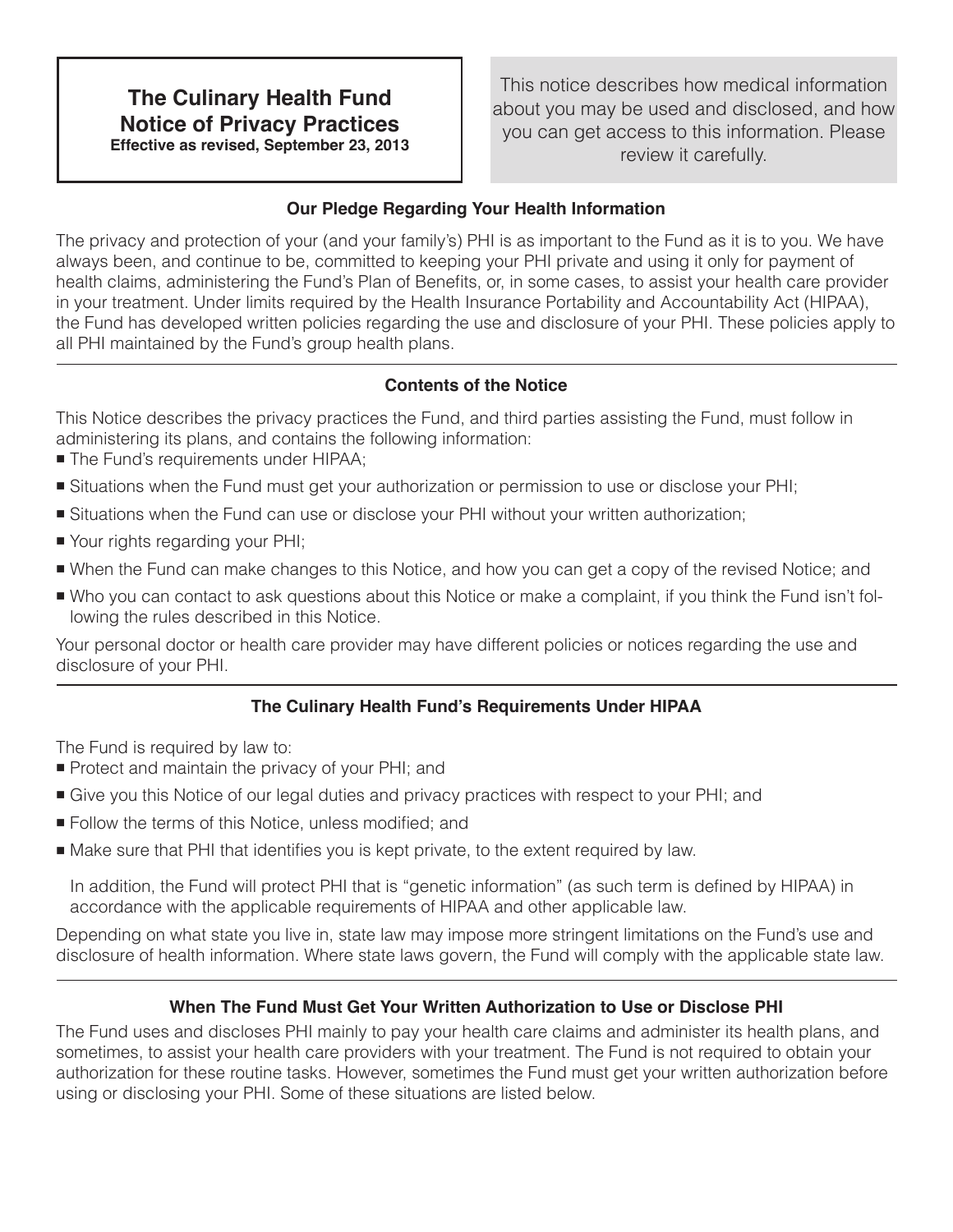## **Disclosure of PHI for Marketing Purposes; Sale of PHI**

Except in the limited circumstances permitted by HIPAA or other applicable law, the Fund may not (1) use or disclose your PHI to market services or products to you, (2) provide your PHI to anyone else for marketing purposes, or (3) sell your PHI, without your written authorization.

Your authorization is not required for marketing communications in the form of a face-to-face communication made by the Fund to you; or a promotional gift of nominal value provided by the Fund.

#### **Use or Disclosure of Psychotherapy Notes**

It is not the Fund's standard practice to access any psychotherapy notes kept by behavioral health providers. However, in the event the Fund needs access to these notes, they cannot be used or disclosed without your written authorization (except in certain limited situations permitted by HIPAA addressed below). If you elect not to provide written authorization, the notes will not be used or disclosed; provided the Fund may use or disclose psychotherapy notes as required by applicable law or as permitted by applicable law. For example, the Fund may use or disclose psychotherapy notices as necessary to defend itself in a legal action or other proceeding brought by you or on your behalf or as necessary to prevent or lessen a serious and imminent threat to the health or safety of a person or the public, and the Fund may disclose psychotherapy notices to public health oversight agencies and coroners and medical examiners as permitted by HIPAA.

#### **Disclosure of PHI for Subrogation Purposes**

As you may know, when you or a family member has an illness or injury for which someone else may be financially responsible, you may be required to complete subrogation forms. These forms indicate whether you plan to take legal action against this other party for payment of health care claims related to the illness or injury. If you plan to take this action, it is likely that the Fund will be required to disclose some of your PHI to someone outside of the Fund, including attorneys and other health insurance companies. The Fund wants to make sure it has your permission to disclose your PHI in these cases (to the extent your permission is required by applicable law). Therefore, before it will release or disclose any information for subrogation purposes, the Fund may require written authorization from you to disclose your PHI.

## **Disclosure to a Union or Employer Representative Acting on Your Behalf**

Sometimes you may wish to ask for help from your employer or your union representative in getting your health care claims processed, on questions regarding your eligibility or other types of health plan matters. To make sure we have your permission to disclose your PHI to your employer or union representative for these advocacy purposes, the Fund may require you to complete a written authorization for the disclosure. Except as otherwise permitted by HIPAA or other applicable law or by this Notice, if the Fund does not have your written authorization, we will not disclose your information for these advocacy purposes. However, some union employees provide customer service to Fund participants under a separate agreement with the Fund and they may use your PHI for the limited purpose of assisting you, and your written authorization is not required for that limited use. In addition, sometimes the Fund uses volunteers (who may be union members or representatives) in its workforce in connection with its health care operations (including to help register participants for Fund programs or inform them of such programs and other Fund benefits) and they may use your PHI for such purposes without your written authorization.

#### **Use or Disclosure for Certain Other Permitted Purposes**

The Fund may also use or disclose your PHI for certain other limited purposes permitted by HIPAA and other applicable law.

#### **Authorization Required**

The Fund will not use or disclose your PHI other than as described or provided for in this Notice without your written authorization.

#### **Revoking Your Authorization**

If you provide the Fund with an authorization to use or disclose your PHI, you may revoke that authorization, in writing, at any time. If you revoke your authorization, the Fund will no longer use or disclose PHI about you for the reasons covered by your written authorization. However, the Fund cannot withdraw any disclosures that it previously made with your authorization. The Fund will keep a copy of your authorization, and any revocation, for at least six years. If you have questions about Authorization, contact the Fund's Privacy Officer.

#### **Situations When PHI May Be Used or Disclosed Without Your Written Authorization**

The following categories describe different ways that the Fund may use and disclose PHI without your written authorization. In some cases, as noted below, the Fund will try to get your verbal approval before using or disclosing the PHI. For each category of use or disclosure, the Notice will explain what is meant, and give some examples. Not every use or disclosure in a category will be listed, but all of the ways the Fund is permitted to use and disclose PHI will fall within one of the categories listed below.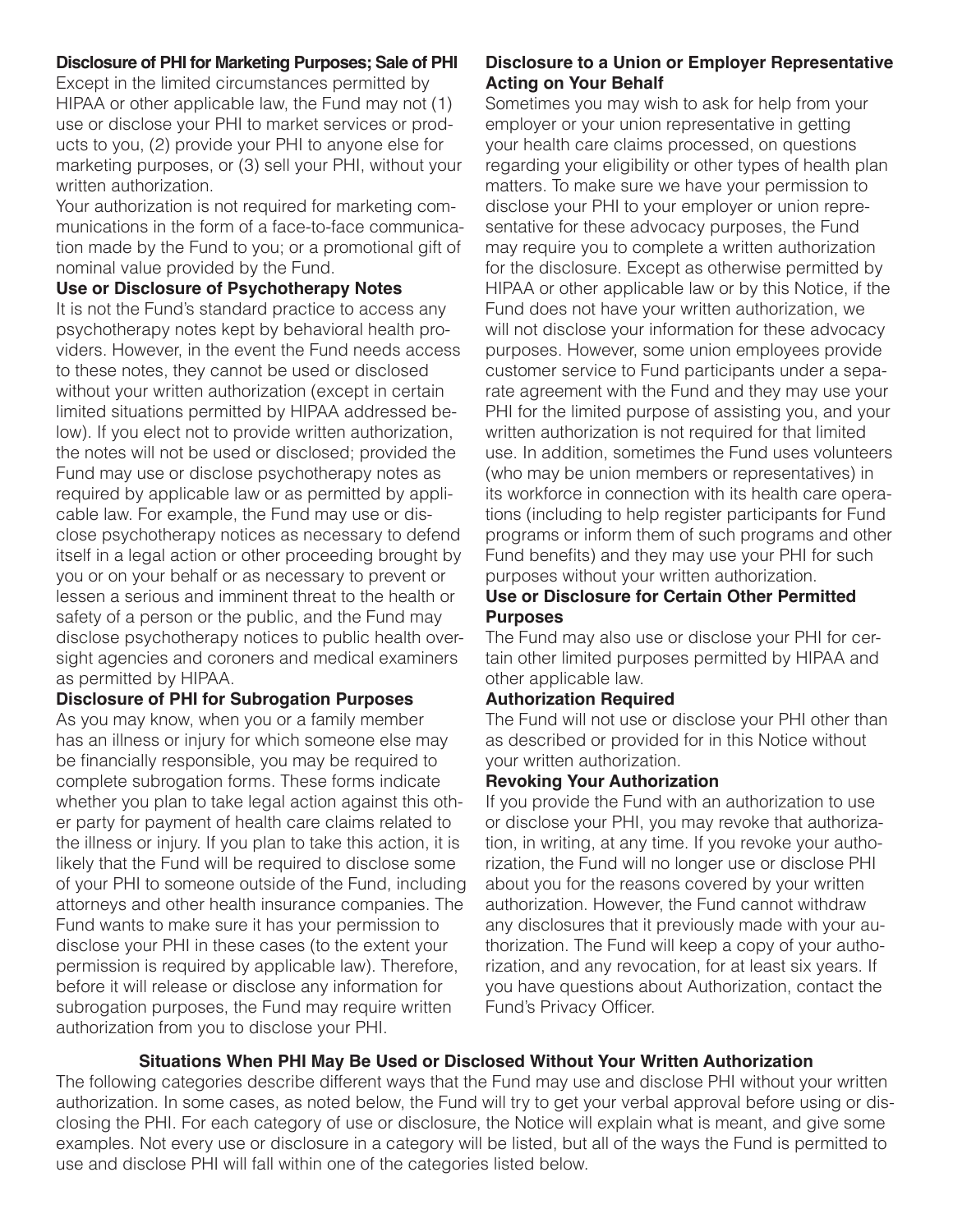However, regardless of whether PHI is used, disclosed, or requested, the Fund will only use, disclose, or request the minimum amount of PHI as may be necessary.

# **For Treatment**

The Fund may use or disclose PHI about you to facilitate, coordinate, or help manage medical treatment or services furnished to you by health care providers. For example, in the case of chronic or lengthy sickness, or injury requiring complicated or lengthy treatment, the Fund might require medical case management to help you obtain the maximum plan benefit available in a cost efficient manner. If case management is required, the Fund may use or disclose PHI to health care providers to coordinate or help manage treatment. If your plan requires precertification for hospitalization or certain procedures or diagnostic services, the Fund may use or disclose PHI to health care providers to assist in determining an appropriate course of treatment.

## **For Payment**

The Fund may use and disclose your PHI, including "genetic information" subject to HIPAA and other applicable law, to determine eligibility for benefits; to facilitate payment for the treatment and services you receive from health care providers; to determine the amount of Fund benefits for the health care services received and to otherwise manage and process claims; to conduct utilization review activities; or to coordinate benefit coverage between the Fund and other group health coverage you or your covered dependents might have. For example, the Fund may discuss your specific medical history with a health care provider to determine a particular treatment's medical necessity, or to determine the amount of benefit the Fund will provide. The Fund may also share PHI with a third party administrator or a utilization review service, to determine benefits payable.

## **For Health Care Operations**

The Fund may use and disclose PHI about you for purposes necessary to the operation of the Fund. For example, the Fund may use PHI in connection with conducting quality assessment and improvement activities and other activities relating to Fund coverage; population-based activities related to improving heath or reducing health care costs; protocol development; case management and care coordination; providing providers and participants with information about treatment alternatives; reviewing and evaluating providers; customer service; submitting claims for stop-loss (or excess loss) coverage; conducting or arranging for medical review, legal services, audit services, including the disclosure of certain information to an employer regarding claims that should not

have been paid because a person was not eligible or otherwise not entitled to coverage, and fraud and abuse detection programs; business planning and development, such as cost management; the merger or consolidation of the Fund and/or its plans with another plan; creating limited data sets or de-identified health information in accordance with the requirements of HIPAA; and business management and general Fund administrative activities.

The Fund may use and disclose PHI about you for enrollment, underwriting and premium rating purposes and other activities related to the creation, renewal or replacement of a contract of health insurance or health benefits. Underwriting purposes includes rules for eligibility, which include rules relating to: enrollment rights, effective date of coverage, waiting periods, the availability of benefit packages (including the right to change selections), covered benefits (including cost sharing provisions such as copayments, coinsurance, and deductibles), continued eligibility, termination of coverage, and discounts, rebates, or contribution differentials available for completing a health risk assessment or participating in a wellness program.

However, the Fund will not use or disclose "genetic information" for "underwriting purposes."

The Fund may use summary or de-identified health information for plan design activities. In addition, the Fund may use information about your enrollment or disenrollment in a Fund plan in order to collect contributions that pay for plan participation.

## **Periodic Patient Notifications**

In addition to disclosing PHI to an individual's health care provider for treatment purposes or to others for Fund benefit payment or operations purposes, the Fund may also contact you or a covered dependent to provide information or instruction about case or disease management programs, care coordination; to direct or recommend alternative treatments, therapies, health care providers or settings of care; or to provide information about other health-related benefits or services that may be of interest to the individual, including health-related products or services, only available to you and your covered dependents, that add value to, but are not part of, a health plan's benefits.

## **Disclosure to Plan Sponsor**

The Fund may disclose PHI to the Board of Trustees of the Fund, or its designee, for purposes of performing administrative functions relating to the Fund's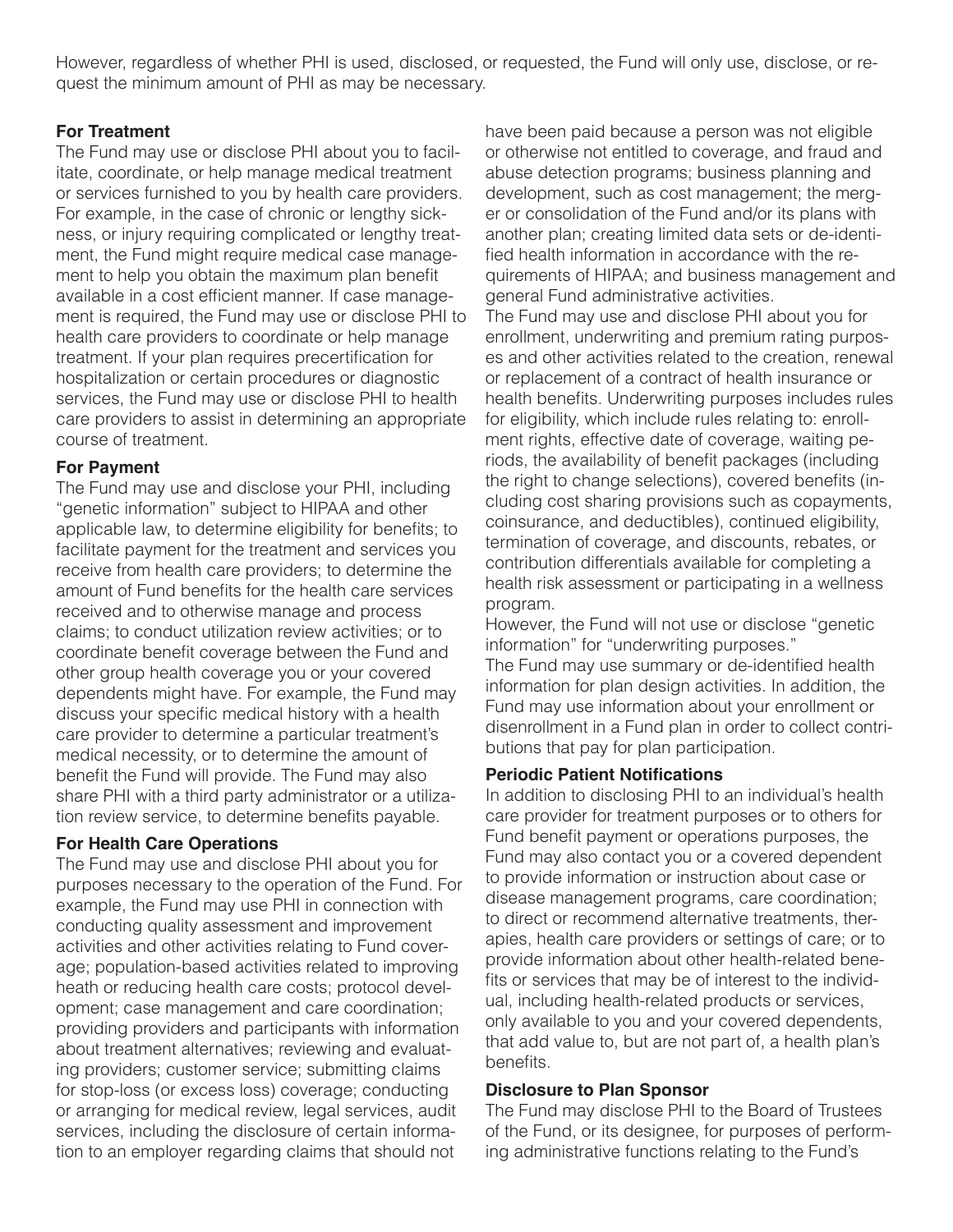health benefits, including, but not limited to, the review and determination of appeals. However, no such PHI disclosed by the Fund for the purpose set forth above may be used to take any action against you in regard to your employment.

#### **To a Family Member, Personal Representative, Close Personal Friend, or Person Involved in Your Healthcare**

The Fund may notify a family member, a personal representative, or another person responsible for your care, of your location (e.g., what hospital you are in); general condition (e.g., critical condition; stable; etc.); or death. The Fund may also disclose your PHI to disaster relief agencies or entities for the same purposes. To the extent permitted by law, the Fund may disclose your PHI to a family member, a close personal friend, or any other person that you may identify, if the PHI is directly relevant to such person's involvement with your health care, or the payment related to such care (including if you are deceased, subject to certain limitations with respect to your prior expressed preferences which are known to the Fund). We may disclose PHI to the persons and entities and for the purposes set forth above if you are present and agree to or do not object to such disclosure. In emergency circumstances, or if you are incapacitated, the Fund may also disclose PHI to the persons and entities and for the purposes set forth above it reasonably believes to be in your best interests and relevant to that person's involvement in your care (or if you are deceased, subject to certain limitations with respect to your preferences known to the Fund).

#### **To a Business Associate**

The Fund may disclose PHI about you to other people or businesses that provide services to the Fund and its plans and which need the PHI to perform those services. These people or businesses are called business associates, and the Fund will have a written agreement with each of them requiring each of them to protect the privacy of your PHI. For example, the Fund may have hired a consultant to evaluate claims or suggest changes to the Fund's plans, for which the consultant needs to see PHI.

#### **As Required by Law**

The Fund may disclose PHI about you when required to do so by federal, state, or local law. For example, the Fund may be obligated to disclose PHI by a court order in a litigation proceeding, or to a government agency pursuant to subpoena. The Fund may also disclose PHI about you to the extent otherwise permitted by HIPAA or other applicable law.

## **To Avert a Serious Threat to Health or Safety**

The Fund may use and disclose PHI about you when necessary to prevent a serious threat to your health and safety, or the health and safety of the public or another person. Any disclosure, however, would only be to someone able to prevent the threat. For example, the Fund may disclose medical information about you if you are experiencing a medical emergency, and a health care provider needs your PHI to render treatment.

## **Organ and Tissue Donation**

If you are an organ donor, the Fund may release PHI to organizations that handle organ procurement, or organ, eye, or tissue transplantation, or to an organ donation bank, as necessary to facilitate organ or tissue donation and transplantation.

## **Military and Veterans**

If you are a member of the armed forces, the Fund may release PHI about you, as required by military command authorities. The Fund may also release PHI about foreign military personnel to the appropriate foreign military authority.

#### **Workers' Compensation**

The Fund may release PHI about you for workers' compensation or similar programs. These programs provide benefits for work-related injuries or illnesses.

## **Public Health Activities**

The Fund may disclose PHI about you to authorized public health authorities for public health activities, as may be required or permitted by law. These disclosures may include reports made to:

- Prevent or control disease, injury, or disability;
- Report births and death;
- Report child abuse or neglect;
- Assist with activities related to the quality, safety or effectiveness of FDA-regulated products or activities (including reporting reactions to medications or problems with products regulated by the Food and Drug Administration);
- Notify the appropriate government authority if the Fund believes that you have been the victim of abuse, neglect, or domestic violence.

### **Disaster Relief Efforts**

The Fund may disclose PHI to a public or private entity authorized by law or by charter to assist in disaster relief efforts.

## **Health Oversight Activities**

The Fund may disclose PHI about you to a health oversight agency for specific activities authorized by law. These oversight activities include, for example, government audits, investigations, inspections, and licensure. These activities are conducted by the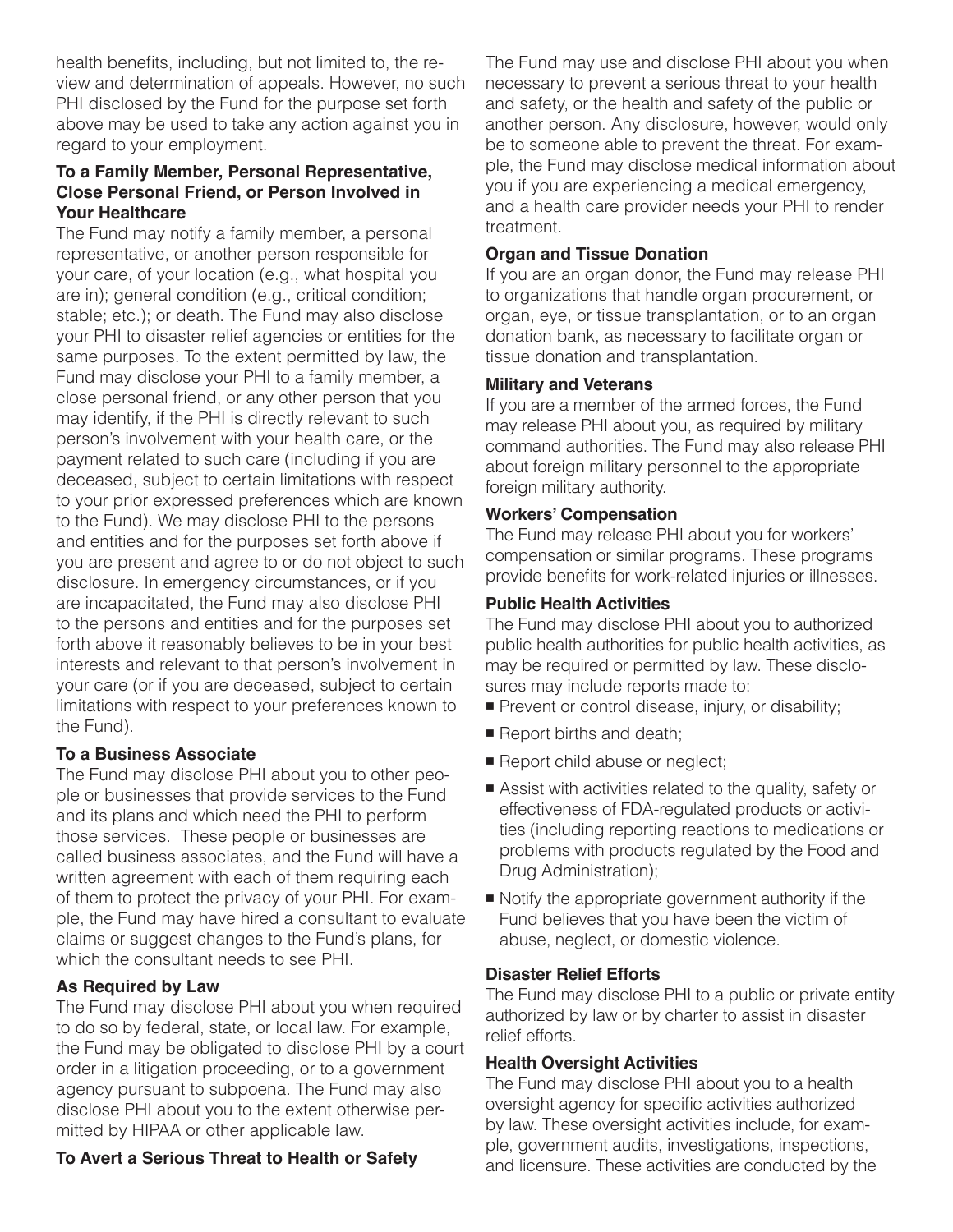government to monitor the health care system, and to ensure compliance with civil rights laws.

## **Lawsuits and Disputes; Judicial and Administrative Proceedings**

The Fund may disclose PHI that may be required by a court or administrative order. The Fund may also disclose PHI about you in response to a subpoena, discovery request, or other lawful process.

## **Law Enforcement**

The Fund may release PHI if required or asked to do so by a law enforcement official:

- $\blacksquare$  In response to an administrative request (e.g., an investigative demand); a grand jury subpoena; a court order, subpoena, warrant, summons; or similar process;
- $\blacksquare$  To identify or locate a suspect, fugitive, material witness, or missing person;
- About the victim of a crime if, under certain limited circumstances, we are unable to obtain the person's agreement;
- About a death the Fund believes may be the result of criminal conduct;
- About criminal conduct at a Fund office or Fund facility.

The Fund may also provide PHI (including types of injuries) to law enforcement officials as otherwise required by applicable law.

#### **Coroners, Medical Examiners, and Funeral Directors**

The Fund may release PHI to a coroner or medical examiner. This may be necessary, for example, to identify a deceased person, or determine the cause of death. The Fund may also release PHI to funeral directors, as may be necessary to carry out their duties.

## **Department of Health and Human Services**

The Fund may also disclose PHI about you to the U.S. Department of Health and Human Services to demonstrate the Fund's compliance with federal health information privacy law.

## **National Security and Intelligence Activities; Protective Services**

The Fund may release PHI about you to authorized federal officials for intelligence, counterintelligence, and other national security activities authorized by law. The Fund may also disclose PHI about you to authorized federal officials for the provision of protective services to the President or other persons receiving Federal protective services, as authorized by applicable law.

## **Inmates**

If you are an inmate of a correctional institution or under the custody of a law enforcement official, the Fund may release PHI about you to the correctional institution or the law enforcement official. This disclosure would be necessary (1) for the institution to provide you with health care; (2) to protect your health and safety or the health and safety of others; or (3) for the safety and security of the correctional institution.

## **Research**

The Fund may disclose PHI about you for limited research purposes, but only if an appropriate Privacy Board permits such disclosure without an Authorization.

## **Medicare Prescription Subsidy**

The Fund may disclose PHI as required to participate in the Medicare Part D prescription benefit subsidy program.

# **Your Rights Regarding Medical Information About You**

You have the following rights regarding your PHI:

- **1. Right to Inspect and Copy** You have the right to inspect and copy certain PHI that the Fund maintains in a designated record set (as such term is defined by HIPAA). If such PHI is maintained electronically, you may request such PHI in an electronic format. The Fund will work with you to provide such PHI in the form and format you request or in a satisfactory alternative if such PHI is not readily producible in such form and format. You may also direct that such PHI be sent to another person or entity. To inspect and copy your PHI, or otherwise obtain a copy of your PHI as set forth above, you must submit your request, in writing, to the Fund's Privacy Officer. If you request a copy of the information, we may charge a fee for the costs of copying, mailing, or other supplies associated with your request.
- **2. Right to Amend** If you feel that the PHI the Fund has about you is incorrect or incomplete, you may ask the Fund to amend the information. You have the right to request an amendment of PHI that is maintained in a designated record set for as long as the information is kept by, or for, the Fund.

To request an amendment, your request must be made in writing, and submitted to the Fund's Privacy Officer. In addition, you must provide a reason to support the request. The Fund may deny your request if you ask us to amend information that: